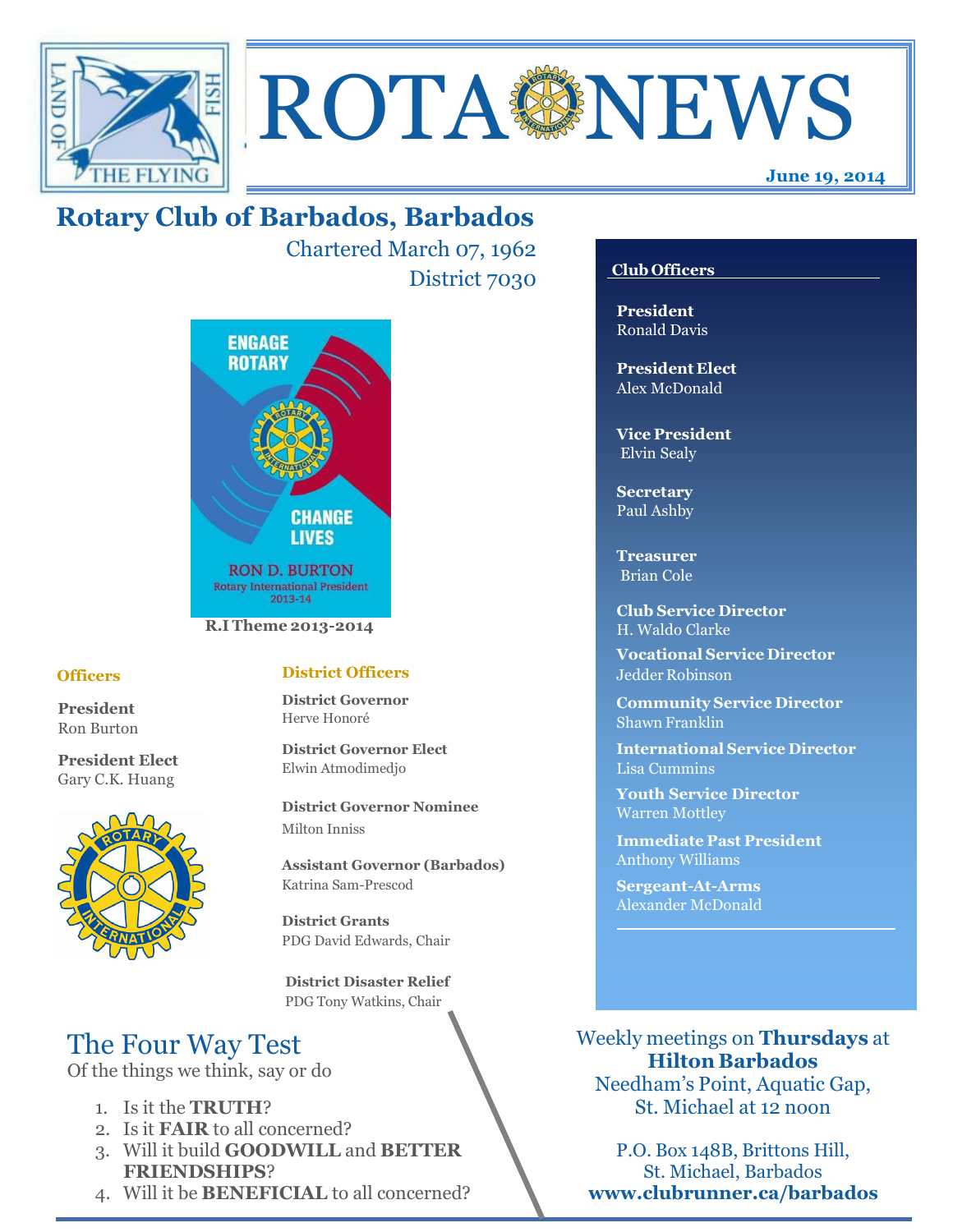### **THE ROTARY CLUB OF BARBADOS WELCOMES ALL VISITING ROTARIANS AND GUESTS TO THIS WEEKLY MEETING**

#### President Ron has promised a "Special Meeting" for today

Your Greeting Team Members for today are – Past President Tony Williams and Secretary Paul Ashby

#### IN MEMORIAM

Last Thursday saw some somber moments as the Club paid tribute to the late Reverend Philip E. M. Saunders who had died on Monday, June 09, 2014. After the opening welcome and silence in memory of Rev Philip; President (ag.) Elvin asked his friend and transport partner Dr. John Mayers to pay his tribute. Before he closed, the club was asked to stand as John prayed for his friend. After this he confirmed that "this was hard time for him."

Tribute was also paid to late founding member of Rotary Club South Mr. Latchman KIssoon who passed away on the 31 $^{\text{st}}$  day of May 2014. The club was informed of a tribute evening for Mr. Kissoon held at the Accra Beach Hotel and Spa on Wednesday June 18<sup>th</sup> at 6:30pm and all were invited to attend.

#### **The Tribute by Dr. John Mayers**

Philip Saunders was born in British Guyana. He was a staunch Methodist. He candidated for the Ministry and he went to Jamaica where he was trained at Canewood College. After graduating he was stationed in Grenada, Trinidad and Tobago before coming to Barbados.

He joined the Rotary Club of Barbados in 1990 and was actively engaged in its activities. He was particularly concerned about drug abuse. He was in charge of the Club's Drug Awareness Programme for 14 years. This involved organizing visits to schools to educate students about the negative effects of drugs.

He was made a Paul Harris Fellow in 2000 and was married to Marjorie for 58 years. This union produced two daughters Alison and Angela.

Philip was a very friendly person; so he had many friends. He was sincere, "*and to me he was the brother I never had".*



*A pensive Dr. John Mayers, centre, flanked by Robin Ford and Clifford Clarke, after he paid tribute to his friend the late Rotarian Reverend Philip E M. Saunders* 

On Friday, June 13, 2014 the Rotary Club of Barbados joined many well wishers to pay a final Tribute to Rev Philip at his Funeral Service at the James Street Methodist Church and his interment at the Bethel Methodist Churchyard, Bay Street, St. Michael.

#### **Following is the Tribute by Alison Saunders, daughter of Reverend Philip**



Today as our family says good-bye to Dad, my sister and I feel blessed because we have had the privilege of having a wonderful father for all of our lives to date and our children have had a loving grand-father. Interestingly, even though Dad was a preacher he did very little preaching at home. He did, however, give very clear instructions and he led by example. What are some of the things we learnt from Philip Saunders? We learnt about loving and respecting people….all kinds of people. We learnt how to shake hands and smile warmly with those you meet. Dad's firm handshake endured to his last day on earth as one of his last acts was to graciously shake the hand of his nurse who expressed surprise at how firm that handshake was even on his deathbed. We learnt about the value of showing affection….as a very elderly lady at

the viewing testified yesterday. She looked at Dad in the casket and said sadly to him…. "I goin' miss those hugs and kisses". To ensure that he gave out as many of those as possible Dad until a few weeks ago would position himself at the Western door of Bethel during the last hymn, no matter who was preaching and be nearly the last person to leave. My mother learned early on in their marriage to get a ride home. No sermon but Dad through his interactions taught us daily about the importance of true friendship. He had so many friends – of all ages, races and walks of life: People he cared about and who cared about him.

# **Meeting Details**

**Thursday, June 12, 2014 Sergeant-At-Arms: PE Alex** 

- **Attendance 61%**
- **Raffle \$182.00**
- **Winner Treasurer Brian Cole**
- **Fines \$186.00**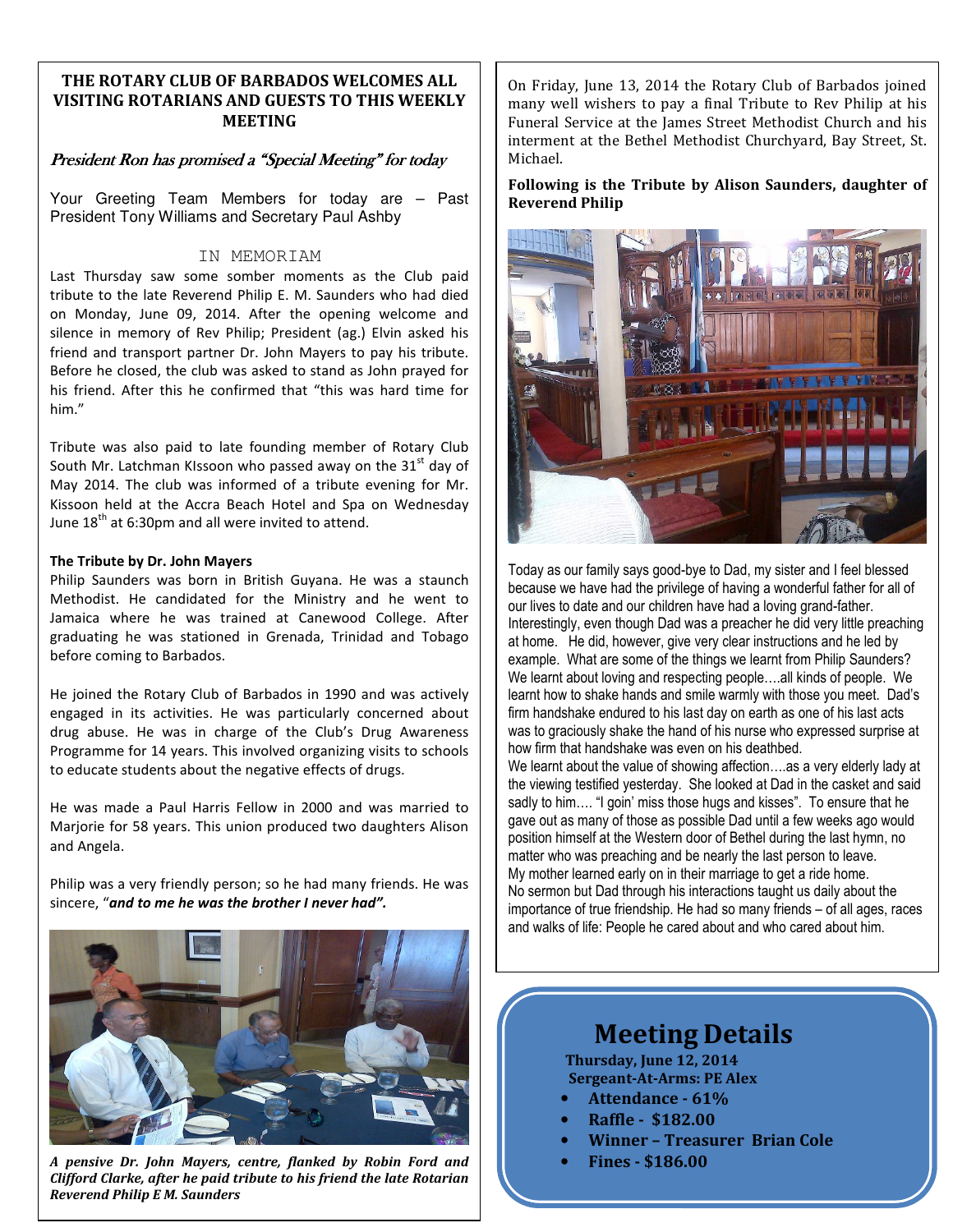There were his Ministerial friends like his treasured bestie, as the young people say, of 64 years – Johnny Gumbs who would really have wished to be here today and his Rotarian buddies like John Mayers, church leaders like Sir Harcourt Lewis, but Dad's friends also included an impresario as he called him, a pump attendant, a security guard, and his favourite tellers at the bank….people he knew on a personal level.

Without the benefit of Facebook notifications, Dad had an uncanny ability (or maybe a system) to remember the birthdays of an array of friends who he would call, visit, send cards and entertain – the latter with my mother's help – "Dear…he would say, so and so is coming for lunch!" and she would quickly set another place at the table. He taught us how to be there for friends in good times but more importantly in bad. I recall Dad going in the dead of night to the police station to support a friend whose son had been arrested. His many visits to friends and church members who were sick or distressed are legendary. This continued until very recently, even in his more feeble stage, when much to everyone's relief he finally stopped driving… he insisted that I carry him to commiserate with the family of an old friend who had passed. All of this was done with joy! I have never heard him complain about undertaking such activities – when he flashed that smile and told you …"my pleasure"….it really was!

Dad taught us to work hard, to try to do the best job we could, set goals and go after them, save money and invest. Without any lectures on entrepreneurship he demonstrated through his many initiatives what it meant to be innovative. We also learnt what it meant to have an independent mind – think through all the information, make your own conclusions and speak your truth in the Queen's English and without any "bad words". This he did fearlessly every day, even if he ruffled feathers. We knew from very young what it meant to have "backbone"!

No elocution lessons given, but by listening to him, he taught us how to read with expression and how to communicate effectively, skills that I have used almost every day.

Dad was generous with his time and possessions to us children. In spite of his tireless work in the vineyard that was the Methodist Church and Rotary, he always had time for his two daughters – meals together, Saturday afternoon drives in the country and a genuine interest in our activities that never waned.

While Angela and I are quite different, he celebrated us both and has been an ongoing source of support and encouragement. I

consistently felt that if I had a problem and all else failed…I could turn to Dad and he would find a solution. When I did, he always tried and usually succeeded.

We have been blessed by the goodwill that his life has generated throughout Barbados and the Eastern Caribbean. When the death announcement appeared in the press, one of my former landlords called to express dismay that he did not know that Philip Saunders was my father for the years that I was his tenant. I told him that he had been very kind to me nevertheless, to which he replied "if I had known I would have given you the world!" All because of the positive impact Dad had on his family.

Even through his shortcomings, we learnt from our Dad. Philip Saunders was notoriously impatient. A type A personality – he was highly strung – full of passion - did everything fast - my Mum would say. But we learnt that even if that is who you are, you can be calm in a crisis, trusting in God to see you through. We learned how to pray and about the power of prayer. No sermons at home at all, but just daily examples of Dad's faith - dealing with difficult situations decisively and calmly.

He could be stubborn – you all know that- but we also learnt how not to agonise about a decision once made but to stand by it and take the consequences, as he did.

One of my cousins when spending time with us as children, was afraid of his sharp verbal reprimands or "buffs" as we called them in Trinidad. Like us, she came to understand that Dad's bark was worse than his bite….and the "buffs" would be short-lived and once he made his point, life would go back to normal within five minutes. He demonstrated daily how to speak nicely the next day with persons with whom you disagreed.

Philip Edward Mc Burnie Saunders left Guyana in 1950 as a skinny man and left this earth at 91 the same…with no major variations in between. I have been trying to work out how he did it, for my own benefit….given the three square meals that included two sets of soup and dessert as well as afternoon tea that he consumed daily. Again…there were no lectures on healthy eating….but here's the secret: dad ate a very small portion of everything…often, and soup filled him up as did his frequent glasses of water, his one morning cup of coffee and afternoon cup of tea…he drank little else.

Finally, you could not talk about Philip Saunders without reference to his beloved wife of 58 years. To his grandsons….no sermon…but this is a lesson in choosing a good wife. This week my sister and I found the letter from our grandfather in response to Dad's written request for her hand in marriage.

After commending Dad's gentlemanly and Christian manner, Moulton and Violet Collymore wrote:

" Marjorie is a genuine, warm-hearted, loving, unselfish daughter, very thoughtful of others, considerate and understanding. In her you will have not only an excellent wife and mother of your children should God bless you with them, but a loyal and devoted helpmeet in your Ministry." These were prophetic words indeed! Their love has endured the many challenges that life presents but clearly so good a woman was she that Dad, in his last days when he was focused on the after-life, lamented that she did not seem to want to go home with him! He was clearly taking the vow of "Till death do us part" to another level.

Dad was a planner…in his own words "a Man with a Plan". During his short critical illness he continued to ask me the standard question, "What is your plan today?" Even in death he had a plan and it seems to have been based on guidance from God. Dad chose not to go to the hospital, but in that final week to be cared for at home. On medical advice, my sister came in from the US and on Sunday he asked her: "what day are you leaving to which she replied…"Thursday, Dad." He then said confidently, "I am going home tomorrow." The next day (Monday) he held up three fingers and asked for his Bible, his hymn book and prayer book and then demanded that we sing hymn 113….which of course we did.

After a day of smiles and loving exchanges with close friends and family, he sat up and made a speech, most of which his nurse and I could not decipher because of his slurred speech but I do know it was a thank you given with great flourish – to his loved ones. I did detect the words …."a wonderful performance" after which he clapped his hands in a seated ovation and then slumped back onto the bed. A few hours later at five minutes to midnight on Monday June 9 he expired.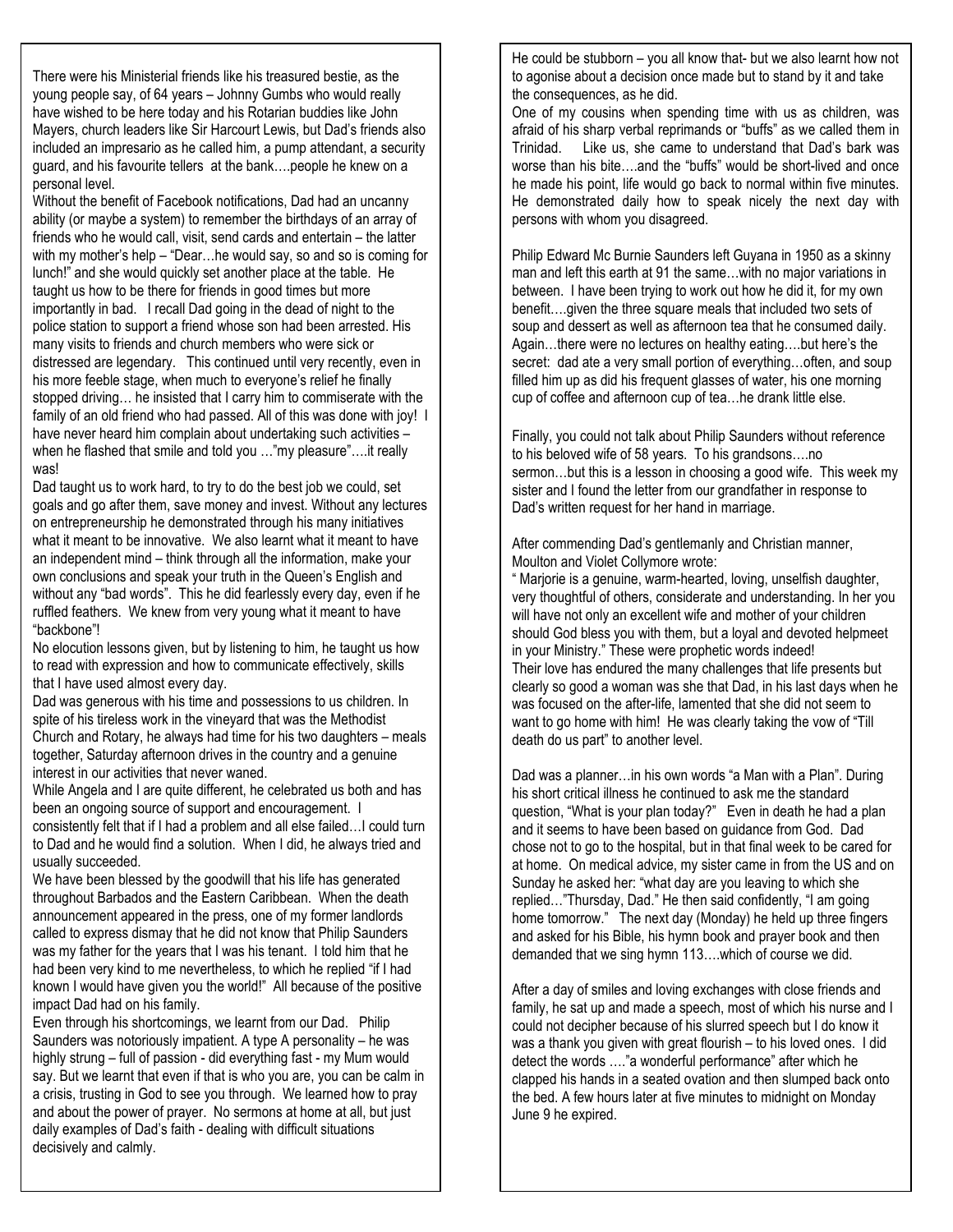I would like to thank all those who cared for our Dad, supported his Ministry, his many initiatives, and our family and thank Rev Edwards, his colleagues and staff for collaborating with us and facilitating this wonderful celebration of Dad's life. I will close by reading a card that my sister, Angela and her family sent to Dad on his birthday:

A good man chooses to do what is right

He places his faith in the Lord and puts his family first

A good man changes the community around him by the light of his own example

A good man shapes the lives of his children with the strength of his love."

Thank you Dad for being such a good man

For loving us strong and raising us right."

Dad, we love you and may you rest in peace.

**Past President Dr Grenville Phillips, on behalf of the Club paid this tribute to Reverend Philip.** 

**Honourable Prime Minister and other Dignitaries, Mrs. Saunders and the extended family of our esteemed and noble brother, ladies and gentlemen.** 

 (I am not the distinguished Dr John Mayers as printed on the programme. My name is Grenville Phillips – a past president of the Rotary Club of Barbados – deputising for Rotarian John).

To many of us in this congregation the Reverend Philip Saunders was probably the last of the Methodist ministers in Barbados who would have served the Methodist Church under the British Conference and who was also at the forefront of the transition which created the Caribbean Conference of Methodism.

**GREETERS** Born in 1923 in what was then called British Guyana, Young Philip entered the ministry at or around the age of 30 years where he grew in stature both as priest and pastor. He was known to have been diligent in the preparation of his sermons. He had a keen sense of occasion and was widely regarded as a prince of the pulpit. For 61 years he pursued his calling as a messenger of the Gospel. For 58 of those years he was privileged to have had Mrs Marjorie Saunders at his side. He was a skilful no nonsense ecclesiastical administrator and held many administrative offices in the Methodist Church.

Philip's concept of service however extended beyond the boundaries of the church. Wherever human need existed there you would find him - that was his parish.

We in Rotary can attest to that fact! For he was a Rotarian of no mean standing among us, fully embracing the concept of service above self. He joined the Rotary Club of Barbados on 12 December 1990 during the Presidency of Rotarian Orville Durant.

It is part of Rotary's tradition to appoint a person, on a yearly basis, to office of Sergeant at Arms. The function of the Sergeant at Arms, among other duties, is the imposition of fines on members for misdemeanours. Those fines help to defray the expense of running the club since no funds raised from the public are ever used for that purpose.

Philip's year of service as Sergeant at Arms is fondly remember by some and by others with lingering trepidation as we recall to mind his skill of extracting with ecclesiastical zeal the high level of fines from members during his year in office. Arising out of that experience some members of the club sought to rechristened him -"Philip the More".

Ladies and Gentlemen, not all of Rotary's work is done with accompanying publicity. Much of it is done quietly and without fanfare. Few may know of the drug awareness programme that the club conducted for many years as we sought to sensitize the Nation's youth at secondary schools concerning the scourge of illicit substances.

Rotarian Philip Saunders was among those in the vanguard of that initiative. Indeed the record shows that he was the longest serving chairman of the club's drug awareness programme having served from 1993 to 2007.

For his contribution to the community and Rotary, the club bestowed upon him the award of a Paul Harris Fellow in 2000. That is one of Rotary's highest accolades.

We will miss his jovial spirit, his inspiring prayers on special occasions, and his constant and punctual attendance at our weekly meetings. We grieve, as we must, at the passing of one of our brothers but concerning him, his fellow Rotarians have not come to this place merely out of a sense of duty, nay! We come here with respect and love in our hearts to bear testimony to the fact that our departed brother Philip ran life's race with dignity, decorum and purpose and to declare before you that his living was not in vain. May he now rest in Peace.

A Tribute Delivered By Grenville Phillips On behalf of the Rotary Club of Barbados At James Street Methodist Church 13 June 2014



**Eight members of the Club were asked to assist as Pall Bearers. PP Elvin, PDG David, PP's Sir Trevor, Grenville, John Cabral, Andrew, Norman and Secretary Paul**